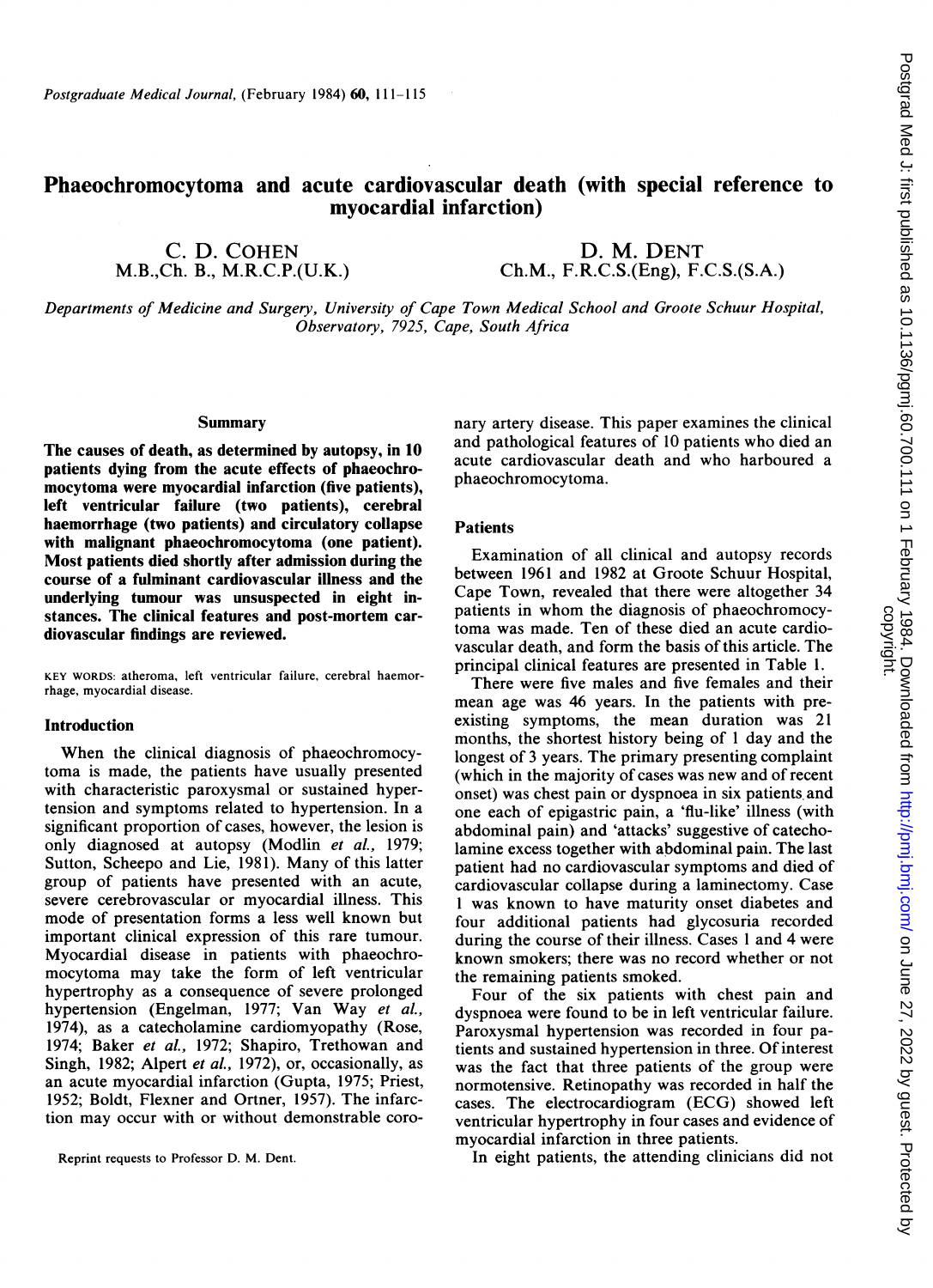|      |     |                           |                                       |                     | Highest recorded<br>blood pressure |                          |                          |                                             |                                           |
|------|-----|---------------------------|---------------------------------------|---------------------|------------------------------------|--------------------------|--------------------------|---------------------------------------------|-------------------------------------------|
| Case | Sex | Age                       | Presenting symptoms                   | Principal signs     | (mmHg)                             | Retinopathy ECG          |                          | Working diagnosis                           | Comment                                   |
|      | Σ   | 43                        | headaches, 'attacks'<br>Chest pain,   | None                | Paroxysmal<br>280/180              | Grade II                 | LVH                      | Phaeochromocytoma                           | Patient refused<br>operation              |
|      | Σ   | 47                        | Chest pain                            | LVF                 | Paroxysmal<br>160/130              | Grade II                 | <b>HAT</b>               | Hypertensive                                | Unsuspected                               |
|      | щ   | 58                        | Angina on effort,<br>dyspnoea         | LVF                 | 190/115                            | Grade II                 | Myocardial<br>infarction | Ischaemic heart<br>heart disease<br>disease | Unsuspected                               |
|      | Σ   | 42                        | Dyspnoea,<br>abdominal pain           | Sweating            | 125/90                             | Grade II                 | Myocardial<br>infarction | Pulmonary<br>embolus                        | Sudden<br>death                           |
|      | щ   | $\frac{3}{4}$             | Dyspnoea,<br>haemoptysis              | E                   | 200/120                            |                          | I                        | Hypertensive<br>heart disease               | Unsuspected                               |
|      | щ   | 78                        | Epigastric<br>pain                    | Epigastric<br>mass  | 180/100                            |                          | Myocardial<br>infarction | carcinoma<br>Gastric                        | Unsuspected<br>barium meal<br>died during |
|      | Σ   | 38                        | 'Flu-like' illness,<br>abdominal pain | effusion<br>Pleural | 130/85                             | I                        | ļ                        | Viral illness                               | Unsuspected                               |
|      | щ   | $\overline{\mathfrak{Z}}$ | 'Attacks', throbbing<br>epigastrium   | None                | Paroxysmal<br>170/110              | Grade IV                 | LVH                      | Phaeochromocytoma                           | postoperatively<br>Died 48 hr             |
|      | щ   | 20                        | Dyspnoea, headaches,<br>haemoptysis   | LVF                 | Paroxysmal<br>180/110              | $\overline{\phantom{a}}$ | <b>HAT</b>               | Hypertensive<br>heart disease               | Unsuspected                               |
|      | Σ   | S                         |                                       |                     | 120/80                             | l                        | I                        | $\overline{\phantom{a}}$                    | Died undergoing<br>laminectomy            |

# 112 C. D. Cohen and D. M. Dent

Postgrad Med J: first published as 10.1136/pgmj.60.700.111 on 1 February 1984. Downloaded from http://pmj.bmj.com/ on June 27, 2022 by guest. Protected by<br>copyright. on June 27, 2022 by guest. Protected by Guest. Protected as 1984. Downloaded Henric Complement Publishij. Dominism, only and Med J: first published Med Ay, 2022 by 20.1136/pgmj.60.72 published Med 17, 2020 by 1994. Downloa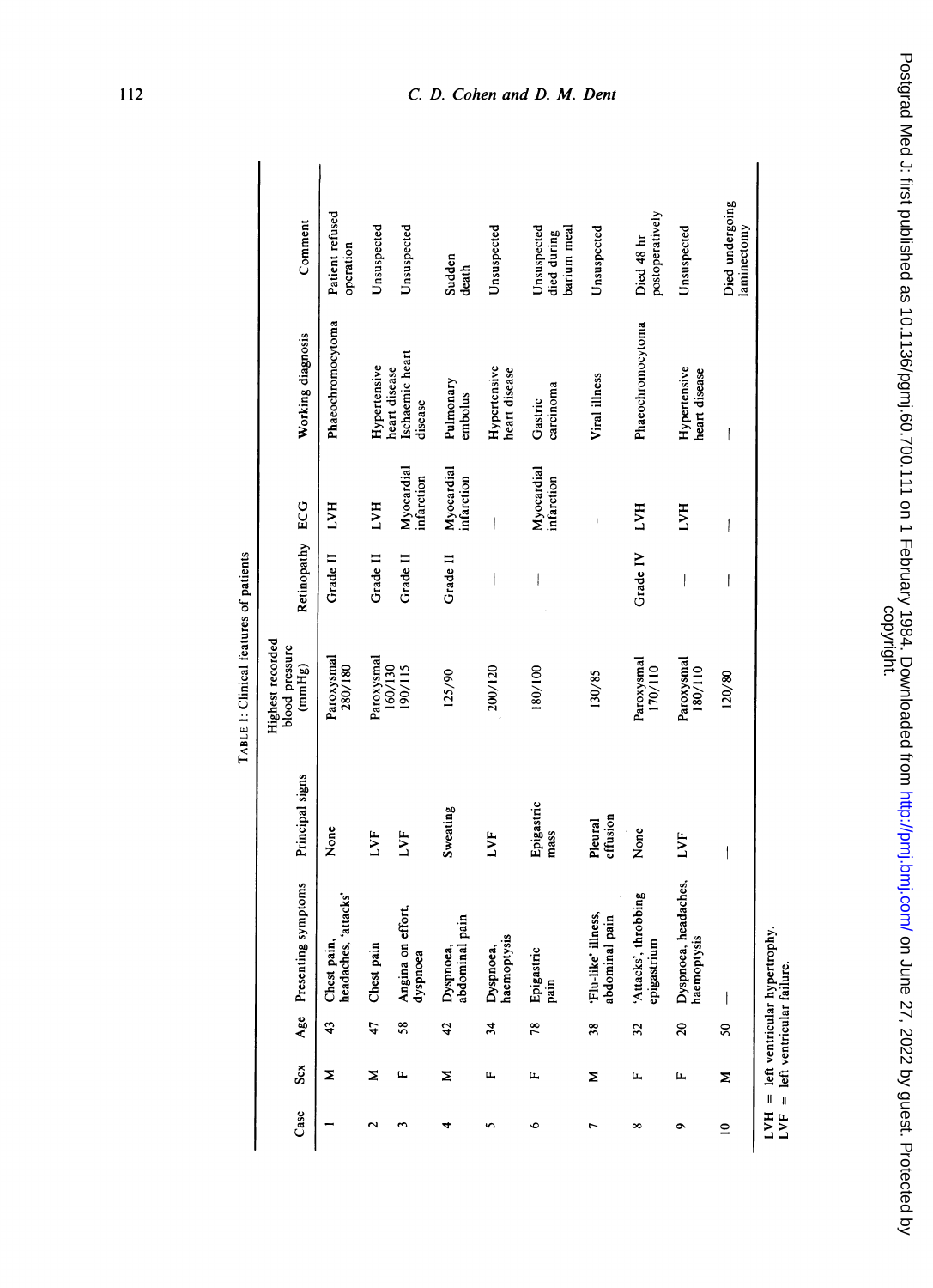suspect that there was an underlying phaechromocytoma, their working diagnoses being shown in Table 1. In retrospect it is not difficult to reconcile the clinical features with an underlying phaeochromocytoma; examination of the notes, however, suggests that the attending clinicians' concentration was so focussed on the cardiovascular problem that the possibility of phaeochromocytoma did not come to mind. In the remaining two cases, an antemortem diagnosis of phaeochromocytoma was made: case <sup>1</sup> refused surgery, after extensive and conclusive investigation and case 8 died of pulmonary oedema 48 hr after surgical removal of a phaeochromocytoma. These last two cases have been included as their mode of death was essentially similar to the undiagnosed cases.

All patients died during a short period of hospital admission in the course of a complicated and severe cardiovascular illness. In the unsuspected cases, a feature of the records was a failure ever to gain control of the clinical situation, whether it was cardiac failure, arrhythmia or hypertension. In retrospect this was hardly surprising as the medication was in all cases inappropriate and dangerous. Of the two patients where an antemortem diagnosis was made, case <sup>1</sup> was re-admitted comatose and died soon after, some 2 years after the diagnosis had been made and he had refused surgery, he having been managed on antihypertensive therapy. It is suspected that he was not drug compliant. The history of case <sup>8</sup> will be given in some detail.

The causes of death determined at autopsy are presented in Table 2; cerebral haemorrhage (two patients), myocardial infarction (five patients), left ventricular failure and ventricular fibrillation (two patients). The presence of an underlying phaeochromocytoma came as a surprise finding in eight of the 10 cases. The histology of the tumour in case 7 showed an undifferentiated neoplasm made up of tumour cells with large vesicular nuclei and abundant cytoplasm containing chromaffin granules consistent with the appearance of a phaeochromocytoma. There was no evidence of metastases or invasion. The patient died of circulatory collapse of undetermined cause. Four of the five patients dying from myocardial infarction had evidence of coronary artery disease. In case 8, a 32-year-olid female, there was evidence of severe coronary atherosclerosis and in case 9, a 20-year-old female, who died from cerebral haemorrhage, the coronary vessels showed remarkably severe atheroma for a woman of that age.

### Case report

A 32-year-old female was admitted with <sup>a</sup> 3-year history very suggestive of phaeochromocytoma: she had experienced attacks which consisted of throbbing headaches associated with pronounced sweating, nausea, flushing, rapid palpitations and a throbbing feeling in her epigastrium. The attacks would occur 3-4 times a day and lasted 5-10 min. She had been noted to be hypertensive after the birth of her child 3 years previously.

Examination revealed a paroxysmal blood pressure which varied between 210/120 and 150/100 mmHg. She had Grade II hypertensive retinopathy and an apex beat in the 5th interspace outside the midclavicular line. Palpation of her epigastrium produced a typical attack on one occasion. The ECG showed left ventricular hypertrophy and non-specific ST and T wave flattening. The vanillyl mandelic acid (VMA) level was  $118·1 \mu$ mol/1 (normal: 0-40). Computerized axial tomography demonstrated a 6 cm mass in relation to the upper pole of the right kidney. She was prepared for operative removal of a suspected phaeochromocytoma with alpha blockade using phenoxybenzamine for <sup>14</sup> days. Two days before operation propranolol was added. The operation was uneventful and a 6 cm tumour was removed. All medication was stopped postoperatively.

Eighteen hours after surgery, she developed pulmonary oedema without evidence of fluid overload, and died despite resuscitative measures. At autopsy the myocardium showed foci of myocytolysis, stromal collapse and interstitial fibrosis. The aorta showed early fatty streaking. In addition there was 50% narrowing of the left anterior descending artery by atherosclerosis. Histology of the mass was that of a benign phaeochromocytoma.

## **Discussion**

Phaeochromocytoma may be unsuspected during life and come as a surprise finding at autopsy. This was the case in eight of our 34 cases (24%), 66% of a Mayo Clinic autopsy analysis (Sutton et al., 1981) and 35% of the Hammersmith/Newcastle/Belfast survey (Modlin et al., 1979). Retrospective examination of the clinical records of our cases revealed many features that could have been attributable to catecholamine excess, and yet the condition was never considered by the clinicians. In most of our cases the terminal illness was characterized by acute onset and inexorable progression. Egdahl and Chobanian (1966) have used the term 'acute' phaeochromocytoma and Weinberger (1963) has described the 'physiologically malignant' tumour, two descriptions that could easily be applied to our patients.

Catecholamine-induced myocarditis and congestive cardiac failure are well-recognized features of phaeochromocytoma (Engleman, 1977; Van Way et al., 1974). Less well documented, however, is the occurrence of myocardial infarction in patients with this tumour. We were able to find only nine cases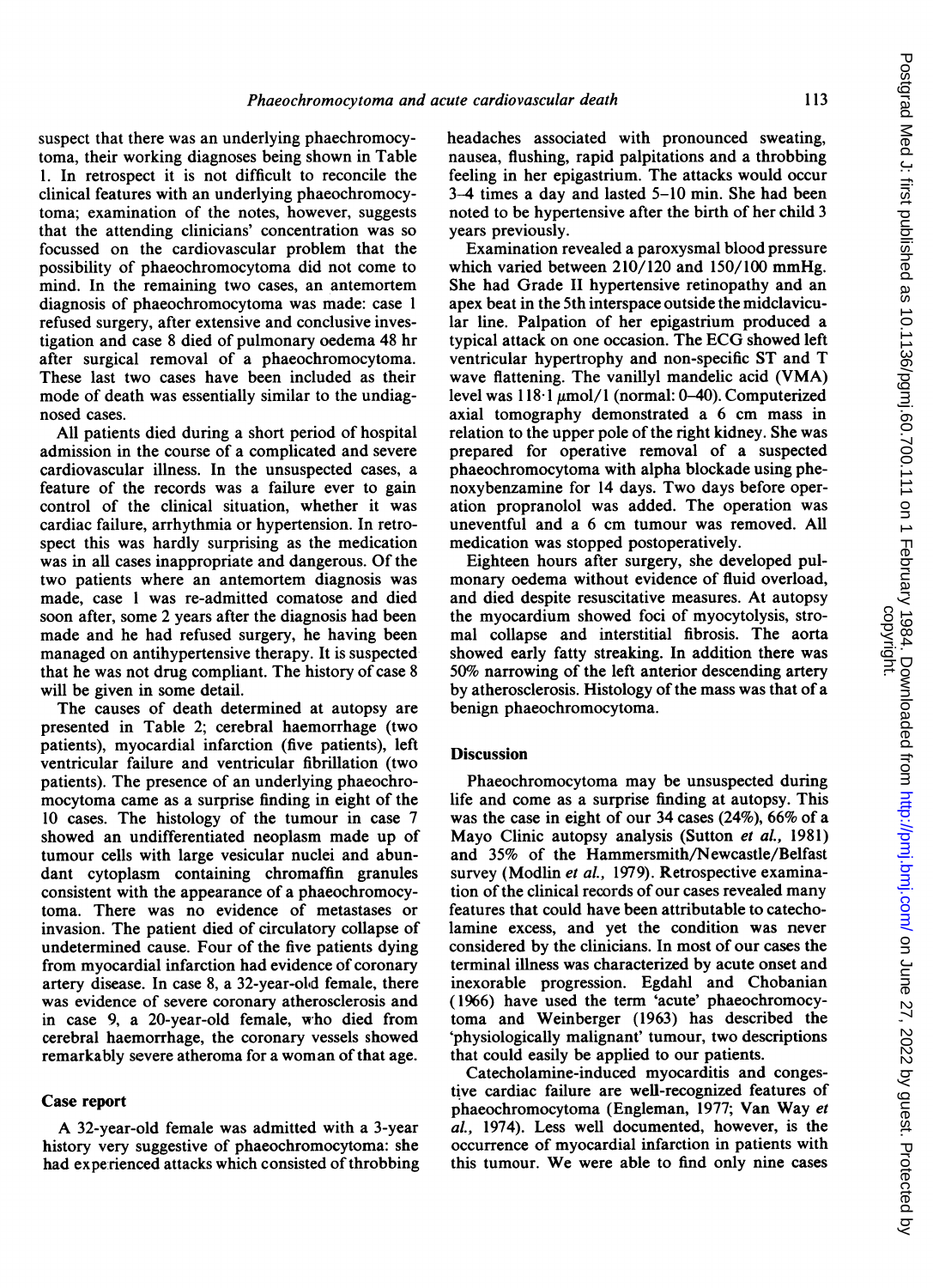| Sex | Age |                                                                            | Heart                                                                                                                                                                                           |                                                                                                                                                                                                                                                                                                                                                                                                                                                                                                                                                                                                                                                                                                                                | Coronary vessels                                                                                                                                                                                      | Cause of death                                        |                                                                                                                                                                                                                                                                                                                                                                                                                                                                                                                                                                                                                                                                                                                                                                                                                                                                                                                                                                                                                                                                                                                                                                                                                                                                                                                                                                                                                                                                                                                                                                                                                                       |
|-----|-----|----------------------------------------------------------------------------|-------------------------------------------------------------------------------------------------------------------------------------------------------------------------------------------------|--------------------------------------------------------------------------------------------------------------------------------------------------------------------------------------------------------------------------------------------------------------------------------------------------------------------------------------------------------------------------------------------------------------------------------------------------------------------------------------------------------------------------------------------------------------------------------------------------------------------------------------------------------------------------------------------------------------------------------|-------------------------------------------------------------------------------------------------------------------------------------------------------------------------------------------------------|-------------------------------------------------------|---------------------------------------------------------------------------------------------------------------------------------------------------------------------------------------------------------------------------------------------------------------------------------------------------------------------------------------------------------------------------------------------------------------------------------------------------------------------------------------------------------------------------------------------------------------------------------------------------------------------------------------------------------------------------------------------------------------------------------------------------------------------------------------------------------------------------------------------------------------------------------------------------------------------------------------------------------------------------------------------------------------------------------------------------------------------------------------------------------------------------------------------------------------------------------------------------------------------------------------------------------------------------------------------------------------------------------------------------------------------------------------------------------------------------------------------------------------------------------------------------------------------------------------------------------------------------------------------------------------------------------------|
| M   | 43  | Moderate atheroma                                                          | Normal                                                                                                                                                                                          |                                                                                                                                                                                                                                                                                                                                                                                                                                                                                                                                                                                                                                                                                                                                | Normal                                                                                                                                                                                                | Cerebral haemorrhage                                  |                                                                                                                                                                                                                                                                                                                                                                                                                                                                                                                                                                                                                                                                                                                                                                                                                                                                                                                                                                                                                                                                                                                                                                                                                                                                                                                                                                                                                                                                                                                                                                                                                                       |
| M   | 47  | Normal                                                                     | Recent infarction,                                                                                                                                                                              |                                                                                                                                                                                                                                                                                                                                                                                                                                                                                                                                                                                                                                                                                                                                | Extensive<br>occlusion<br>LAD*, RAD†<br>circumflex                                                                                                                                                    | Myocardial infarction                                 | Postgrad Med J: first published as 10.1136/pgmj.60.7                                                                                                                                                                                                                                                                                                                                                                                                                                                                                                                                                                                                                                                                                                                                                                                                                                                                                                                                                                                                                                                                                                                                                                                                                                                                                                                                                                                                                                                                                                                                                                                  |
| F   | 58  | Moderate atheroma                                                          | Infarction of large<br>areas                                                                                                                                                                    |                                                                                                                                                                                                                                                                                                                                                                                                                                                                                                                                                                                                                                                                                                                                | Extensive<br>atheroma LAD                                                                                                                                                                             | Myocardial infarction                                 |                                                                                                                                                                                                                                                                                                                                                                                                                                                                                                                                                                                                                                                                                                                                                                                                                                                                                                                                                                                                                                                                                                                                                                                                                                                                                                                                                                                                                                                                                                                                                                                                                                       |
| М   | 42  | <b>Fatty streaking</b>                                                     |                                                                                                                                                                                                 |                                                                                                                                                                                                                                                                                                                                                                                                                                                                                                                                                                                                                                                                                                                                | Normal                                                                                                                                                                                                | Myocardial infarction                                 |                                                                                                                                                                                                                                                                                                                                                                                                                                                                                                                                                                                                                                                                                                                                                                                                                                                                                                                                                                                                                                                                                                                                                                                                                                                                                                                                                                                                                                                                                                                                                                                                                                       |
| F   | 34  | Minor specks of<br>atheroma                                                | Normal                                                                                                                                                                                          |                                                                                                                                                                                                                                                                                                                                                                                                                                                                                                                                                                                                                                                                                                                                | Normal                                                                                                                                                                                                | Left ventricular failure,<br>ventricular fibrillation |                                                                                                                                                                                                                                                                                                                                                                                                                                                                                                                                                                                                                                                                                                                                                                                                                                                                                                                                                                                                                                                                                                                                                                                                                                                                                                                                                                                                                                                                                                                                                                                                                                       |
| F   | 78  | Atheroma                                                                   | Old and recent<br>infarction                                                                                                                                                                    |                                                                                                                                                                                                                                                                                                                                                                                                                                                                                                                                                                                                                                                                                                                                | <b>Occlusion RAD</b>                                                                                                                                                                                  | Myocardial infarction                                 |                                                                                                                                                                                                                                                                                                                                                                                                                                                                                                                                                                                                                                                                                                                                                                                                                                                                                                                                                                                                                                                                                                                                                                                                                                                                                                                                                                                                                                                                                                                                                                                                                                       |
| M   | 38  | Normal                                                                     | Normal                                                                                                                                                                                          |                                                                                                                                                                                                                                                                                                                                                                                                                                                                                                                                                                                                                                                                                                                                | Normal                                                                                                                                                                                                | Mode of death unknown                                 | $\frac{1}{2}$                                                                                                                                                                                                                                                                                                                                                                                                                                                                                                                                                                                                                                                                                                                                                                                                                                                                                                                                                                                                                                                                                                                                                                                                                                                                                                                                                                                                                                                                                                                                                                                                                         |
| F   | 32  | Normal                                                                     |                                                                                                                                                                                                 |                                                                                                                                                                                                                                                                                                                                                                                                                                                                                                                                                                                                                                                                                                                                | Coronary<br>atherosclerosis<br>40% narrowing LAD                                                                                                                                                      | Left ventricular failure                              | on 1 February 1984.                                                                                                                                                                                                                                                                                                                                                                                                                                                                                                                                                                                                                                                                                                                                                                                                                                                                                                                                                                                                                                                                                                                                                                                                                                                                                                                                                                                                                                                                                                                                                                                                                   |
| F   | 20  | Early atheroma                                                             | Normal                                                                                                                                                                                          |                                                                                                                                                                                                                                                                                                                                                                                                                                                                                                                                                                                                                                                                                                                                | Severe atheroma<br>for age                                                                                                                                                                            | Cerebral haemorrhage                                  |                                                                                                                                                                                                                                                                                                                                                                                                                                                                                                                                                                                                                                                                                                                                                                                                                                                                                                                                                                                                                                                                                                                                                                                                                                                                                                                                                                                                                                                                                                                                                                                                                                       |
| M   | 50  | Normal                                                                     |                                                                                                                                                                                                 |                                                                                                                                                                                                                                                                                                                                                                                                                                                                                                                                                                                                                                                                                                                                | LAD, RAD<br>occlusion                                                                                                                                                                                 | undergoing laminectomy                                | ဗွ                                                                                                                                                                                                                                                                                                                                                                                                                                                                                                                                                                                                                                                                                                                                                                                                                                                                                                                                                                                                                                                                                                                                                                                                                                                                                                                                                                                                                                                                                                                                                                                                                                    |
|     |     | literature)<br>Age (years)<br>49<br>56<br>55<br>70<br>70<br>22<br>34<br>22 | Sex<br>F<br>F<br>M<br>M<br>М                                                                                                                                                                    |                                                                                                                                                                                                                                                                                                                                                                                                                                                                                                                                                                                                                                                                                                                                |                                                                                                                                                                                                       |                                                       |                                                                                                                                                                                                                                                                                                                                                                                                                                                                                                                                                                                                                                                                                                                                                                                                                                                                                                                                                                                                                                                                                                                                                                                                                                                                                                                                                                                                                                                                                                                                                                                                                                       |
|     |     | five further cases.<br><b>Priest, 1952</b>                                 | Aorta and large vessels<br>Reference<br>Bell et al., 1962<br>Boldt et al., 1957<br>Cushman, 1962<br>Hotchkiss et al., 1967<br>Huddle et al., 1982<br>Rossi et al., 1968<br>Wilkens et al., 1952 | reported in the literature (Table 3) and to these add<br>TABLE 3. Patients with proven phaeochromocy-<br>toma and myocardial infarction (from the world<br>Infarction has been described as painless in some<br>patients (Boldt <i>et al.</i> , 1957) and may occur with or<br>without demonstrable coronary artery disease (En-<br>elman, 1977). This analysis would support these<br>contentions. Electrocardiographic evidence of myo-<br>cardial ischaemia is not uncommon in phaeochromo-<br>cytoma (Boldt et al., 1957) and this is most likely to<br>be related to the presence of coronary artery ather-<br>oma. Six of our 10 patients had significant vessel<br>lisease. Van Vliet and his co-workers found signifi- | TABLE 2. Pathology<br>areas of focal ischaemia<br>Myocardial infarction<br>Myocardial degeneration<br>Myofibrillar degeneration<br>*LAD = Left anterior descending; †RAD = Right anterior descending. | C. D. Cohen and D. M. Dent                            | Malignant phaeochromocytom<br>Myocardial infarction while<br>cant atheroma and more than 25% coronary vesses<br>narrowing in 14 out of 26 patients whose hearts wer $\bar{g}$<br>examined histologically (Van Vliet, Burchell and<br>Titus, 1966). A striking observation in our series was<br>the finding of inappropriate atheroma for age in two<br>cases: a 20-year-old female (case 9) who died of $\vec{a}$<br>cerebral haemorrhage had severe atheroma and a $32\frac{2}{5}$<br>year-old female (case 8) had greater than $50\%$<br>narrowing of the left anterior descending coronary<br>artery. Platelet aggregation stimulated by increased.<br>catecholamines has been postulated as a pathophysi <sup>g</sup><br>ological mechanism for severe irreversible postoperaz<br>tive pulmonary oedema (Sutton et al., 1981). This<br>however, was not demonstrated in our patient (case<br>8) who had both narrowing of the coronary vessels<br>and a catecholamine cardiomyopathy. Conceivably<br>both of these factors contributed to her sudder<br>pulmonary oedema and death.<br>These findings raise several clinical issues. Firstly, $\forall$<br>phaeochromocytoma should be considered in all-<br>patients presenting with an acute cardiovasculary<br>illness, particularly when conventional therapy fails<br>to achieve control. Secondly, as it appears that the<br>disease is associated with severe atheroma and<br>cardiac disease and indeed may predispose to it, and $\hat{p}$<br>as the actuarial survival for those patients who have <sub>U</sub><br>had successful surgical resection is the same as for |

TABLE 2. Pathology

TABLE 3. Patients with proven phaeochromocytoma and myocardial infarction (from the world literature)

| Reference              | Age (years) | Sex |
|------------------------|-------------|-----|
| Bell et al., 1962      | 49          | F   |
| Boldt et al., 1957     | 56          | F   |
| Cushman, 1962          | 55          | м   |
| Hotchkiss et al., 1967 | 70          |     |
|                        | 70          |     |
| Huddle et al., 1982    |             |     |
| <b>Priest. 1952</b>    | 22          | м   |
| Rossi et al., 1968     | 34          | м   |
| Wilkens et al., 1952   | 22          |     |